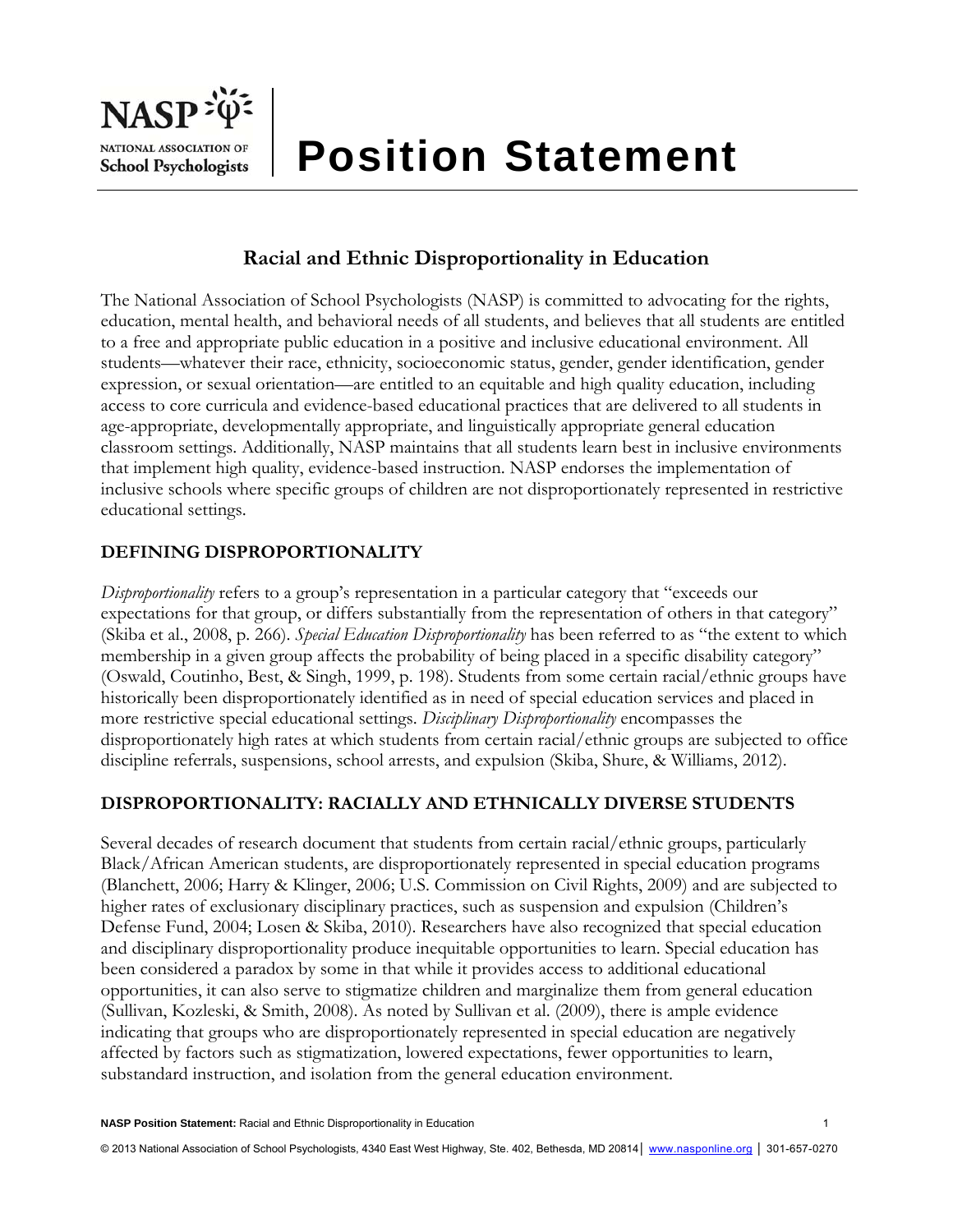Consistently, research literature and government reports have documented disproportionality among students of different backgrounds in special education referrals and discipline practices. Specifically, Black/African American boys have been referred for special education at rates far in excess of their presence in the population at large. The *29th Annual Report to Congress on the Implementation of the Individuals with Disabilities Education Act, 2007* revealed that Black/African American students (6–21 years of age) were about 1.5 times more likely to receive special education services in general. They were specifically 2.86 times more likely to receive special education services for mental retardation and 2.28 times more likely to receive services for emotional disturbance (ED) than same-age students of all other racial/ethnic groups combined. Other research has documented that Black/African American students receive harsher discipline, such as corporal punishment (Gregory, 1996; Shaw and Braden, 1990), and are less likely than other students to receive mild disciplinary alternatives when referred for an infraction (Skiba, Michael, Nardo, & Peterson, 2002). Welch and Payne (2010) reported that, regardless of levels of misbehavior and delinquency, schools with a higher percentage of Black/African American students had higher rates of exclusionary discipline, court action, zero tolerance policies, and enhanced school security measures, and had fewer mild disciplinary practices. A nationwide report from the Civil Rights Project at UCLA (Losen & Gillespie, 2012) found that Black/African American students' outof-school suspension rates were approximately 3.5 times more than that of White students.

Although a systematic study has yet to be conducted, there is consistent evidence that the suspension disparity persists despite controlling for poverty (Noltemeyer & McLoughlin, 2010), socioeconomic status (Wu, Pink, Crain, & Moles, 1982), family structure and parent education (Wallace, Goodkind, Wallace & Bachman, 2008), and teacher ratings of disruptive behaviors (Rocque, 2010). The suspension rates are equally striking for certain racial/ethnic groups of students with disabilities. Suspensions for certain racial/ethnic disabled students were approximately twice the rate of their nondisabled peers. Welch and Payne (2012) reported that students who received free/reduced price lunch and/or were of Latino background had increased odds of receiving expulsion as a disciplinary consequence. Given these alarming statistics, NASP believes that school psychologists are in the unique position to facilitate systematic change to eliminate such disparities.

#### **CONSEQUENCES OF DISCIPLINARY DISPROPORTIONALITY/EXPULSION**

Out-of-school suspensions mean lost classroom time and often disconnection from school. A landmark study conducted by the Council for State Governments Justice Center (Fabelo et al., 2011) of nearly a million children in Texas showed that school suspension increased the likelihood of grade retention, landing in the juvenile justice system, or dropping out of school. The expulsion of students from school, particularly Black/African American male students, frequently results in their placement in alternative education settings and juvenile detention centers. The NAACP Legal Defense and Education Fund (2005) has argued that there is a lower quality of education and more opportunities for negative modeling in such settings.

These data show that the disproportionate suspension and exclusion from school of Black/African American students significantly contributes to a path for these students from the educational system to the juvenile justice system—also known as the school-to-prison pipeline (Kim, Losen, & Hewitt, 2010; NAACP Legal Defense and Education Fund, 2005; Noguera, 2003). It has been asserted that zero tolerance policies and punitive discipline practices contribute to the school-to-prison pipeline, which disproportionately affects students from certain racial/ethnic groups and those with disabilities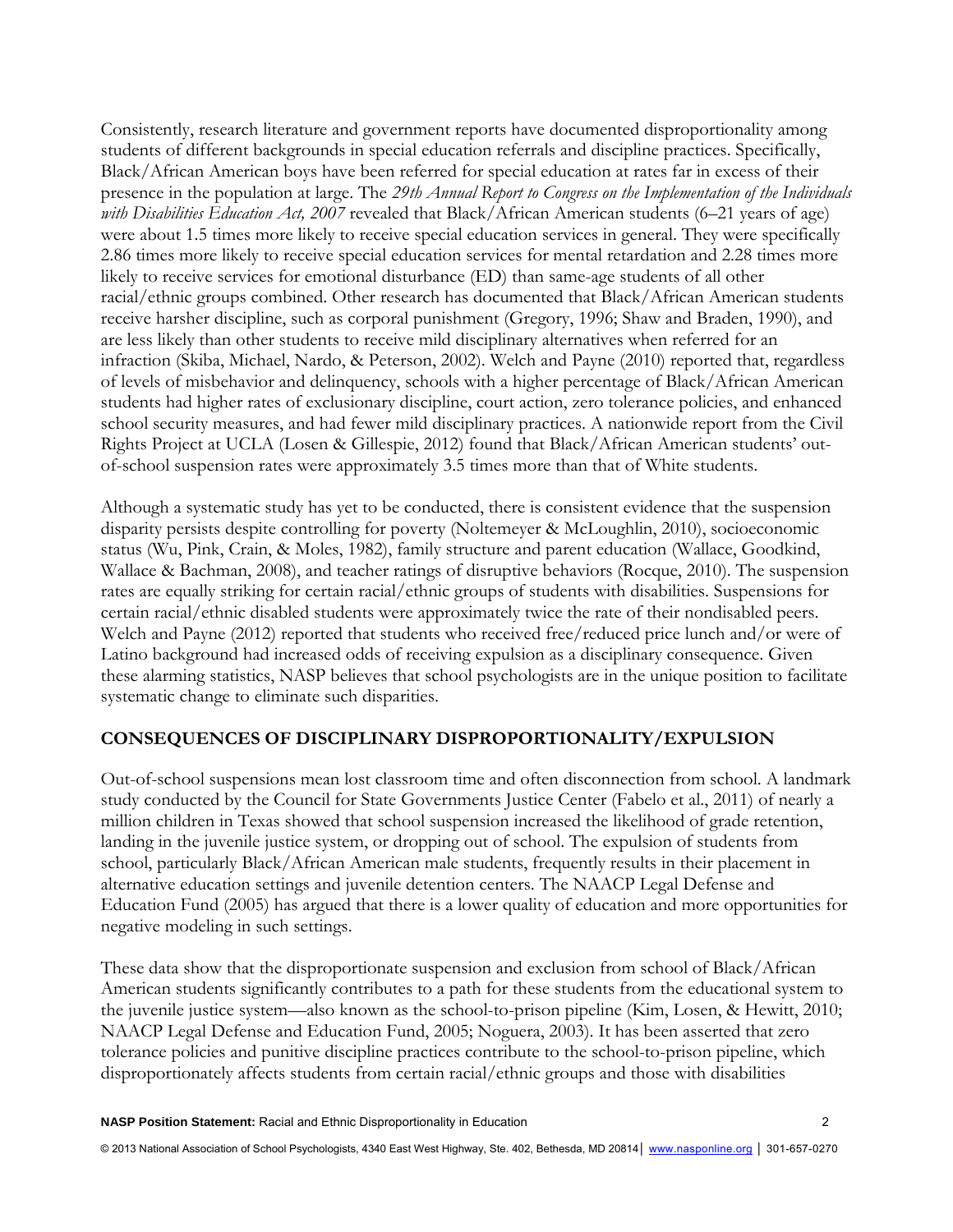(Noguera, 2003). Regardless, the long-term consequences of disciplinary disproportionality include lower rates of graduation, employment, and secondary education, as well as lower wages and higher arrest rates compared to White peers (Affleck, Edgar, Levine, & Kortering, 1990; Sullivan, 2009).

### **EVIDENCE-BASED SOLUTIONS TO DISPROPORTIONALITY**

According to Skiba et al. (2008), no single factor produces disproportionality—it appears to be a complex phenomenon that is influenced by a number of factors that vary from one context to another. Additionally, there are only a few research studies that address outcomes from efforts to reduce disproportionality. However, given the long-standing detrimental impact of disproportionality on the education of specific groups, particularly African American students, education researchers need to be creative and direct their attention to evidence-based programs that specifically address the correlates of this problem. Interventions targeting these correlates are found in the promising programs that may fall within a multitiered system of support (MTSS). These efforts have made a positive impact on behavior, increased instructional minutes, and promoted better educational outcomes for all students in a building. As described in the related NASP Position Statement, "Appropriate Behavioral, Social, and Emotional Supports to Meet the Needs of All Students" (NASP, 2009), MTSS, which may incorporate school-wide positive behavioral interventions and supports (SWPBIS), initially focuses on preventing behavior concerns before they occur through the direct teaching of behavior to all students in the building (Averill & Rinaldi, 2011). The process is followed by supplemental supports delivered to groups of students and individualized interventions for those most in need.

While direct outcomes on disproportionality are yet to be realized, when implemented as planned, system-wide supports such as SWPBIS, positive outcomes—such as reduced discipline referrals, more instructional time, and increased minutes for academic engagement—have been achieved (Horner, Fireman, & Wang, 2010). Further, promising programs that adopt constructs such as social–emotional learning (SEL) and restorative justice (RJ) are working to improve school climate and create an atmosphere of respect and learning while focusing on long-term success rather than punishment (Osher et al., 2010). Finally, managing and correcting student behavior by implementing programs that aim to develop student self-discipline skills such as disciplinary practices consistent with the positive psychology framework also show promise in reducing disparities (Bear, 2011). The aforementioned programs share a common systems focus and emphasis on prevention and teaching rather than removal and punishment, which is associated with the disproportionate removal from school of students from certain racial/ethnic groups.

Individually, school psychologists and other school specialists are in a unique position to employ promising practices and interventions to reduce the disproportionate identification of certain racial/ethnic students in special education and placement in more restrictive special educational settings. Application of culturally responsive practices and procedures that allow special education evaluation teams to conduct evaluations that are ecological in nature and culturally considerate, that use prereferral interventions and corresponding eligibility criteria, that are multidimensional (Jones, 2009), and that allow for a cross-battery assessment approach in analyzing and interpreting the cultural– linguistic loading of intelligence batteries (Ortiz, Flanagan, & Alfonso, 2007) have shown promise in reducing bias and increasing appropriate educational placement for culturally and linguistically diverse students (Hernandez, Ramanathan, & Socias, 2008).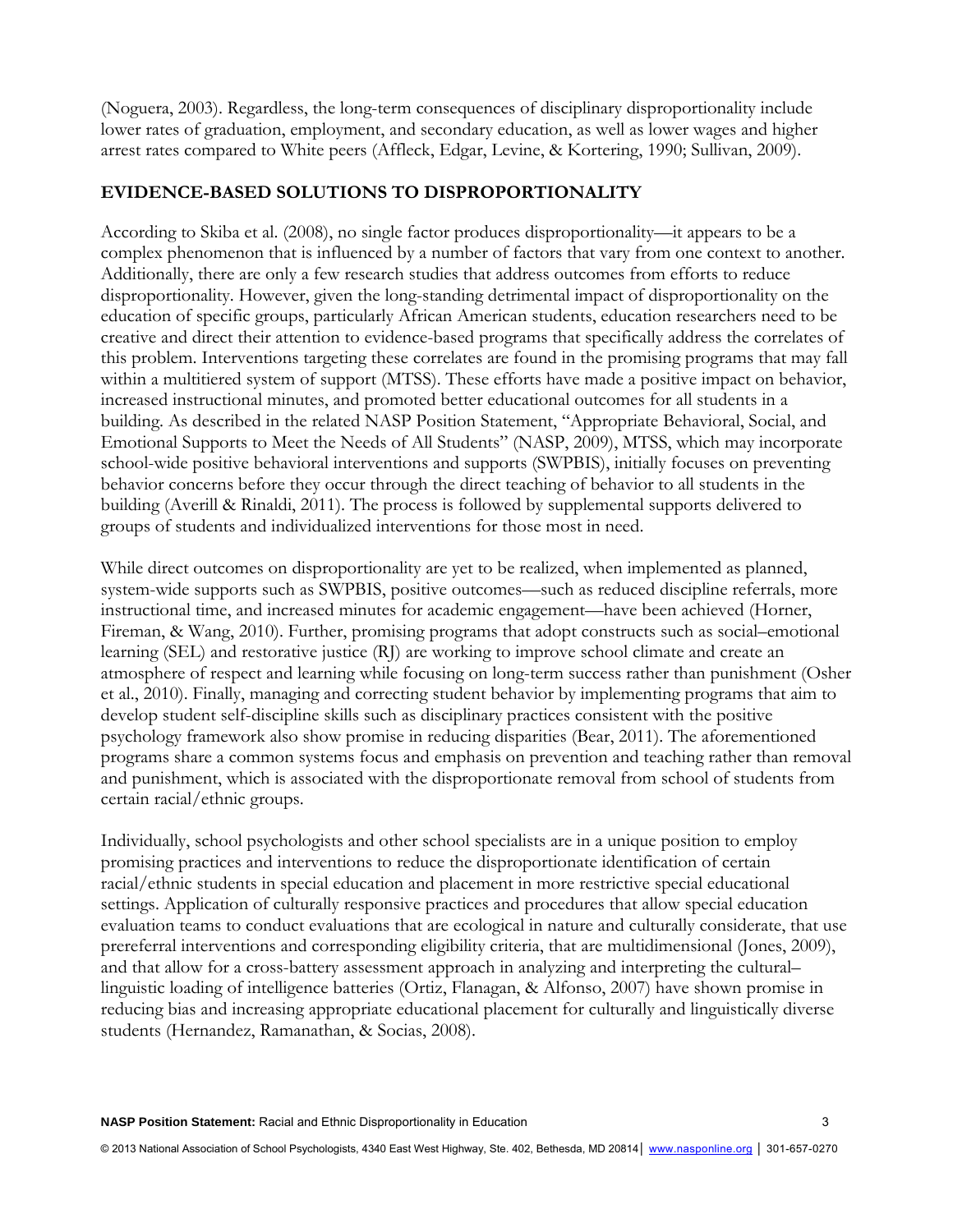# **ROLE OF SCHOOL PSYCHOLOGISTS**

School psychologists have a professional and ethical obligation to address the persistent racial and ethnic disproportionality in discipline and special education. They are also in the unique position to research and evaluate prevention-oriented programs and alternatives to suspension in schools, with a specific focus on reducing disproportionality. Additionally, school psychologists' knowledge and understanding of MTSS, school climate, SEL, culturally responsive practice, and SWPBIS can be instrumental in assisting schools to interrupt the school-to-prison pipeline. School psychologists can take active steps to reduce inappropriate placements and assist in addressing the disparity in school disciplinary practices by:

- 1. Using evidence-based and research-oriented frameworks that integrate knowledge of diversity, child development, and learning to solve problems of school ineffectiveness and to facilitate alternatives to special education placements and traditional punitive disciplinary practice;
- 2. Examining their own biases to be sure that they do not act in ways that negatively affect the families and children they serve;
- 3. Acknowledging that consistent exclusion of historically marginalized groups of students is not acceptable and must be questioned, whether such exclusion is observed overtly or covertly;
- 4. Empowering children and families to self-advocate for effective discipline procedures when inequities exist;
- 5. Acquiring supervision, consultation, and professional development to continuously expand our multicultural understanding and knowledge of nondiscriminatory practice and improve our levels of competency in working with diverse populations;
- 6. Implementing MTSS, which may include SWPBIS, SEL and RJ approaches that empower all students to succeed in school (NASP, 2009);
- 7. Collaborating with others to review, disaggregate, and analyze district-wide data to identify systemslevel biases with certain racial and ethnic groups;
- 8. Assisting administrators and school teams in analyzing yearly academic and behavioral data in evaluating current practices, policies, and procedures related to special education identification rates and school discipline; and,
- 9. Consulting with educational stakeholders such as parents, students, families, teachers, and policy makers to develop appropriate school discipline policies.

If data review and analysis reveal consistent failure or exclusion of certain student groups, school psychologists can address disproportionality by:

- 1. Working to develop, evaluate, and sustain alternatives that promote access to effective education for all students and groups;
- 2. Implementing evidence-based educational/academic interventions that afford *all* groups access to educational opportunities through access to the general education curriculum and scientifically based instruction leading to an increased likelihood of graduation by all students;
- 3. Working collaboratively with community counseling agencies and law enforcement for prevention and intervention, as appropriate; and
- 4. Ensuring that there are processes in place, at the school and district levels, to examine disaggregated data to identify disparities in academic or behavioral outcomes, and to monitor progress towards closing those gaps.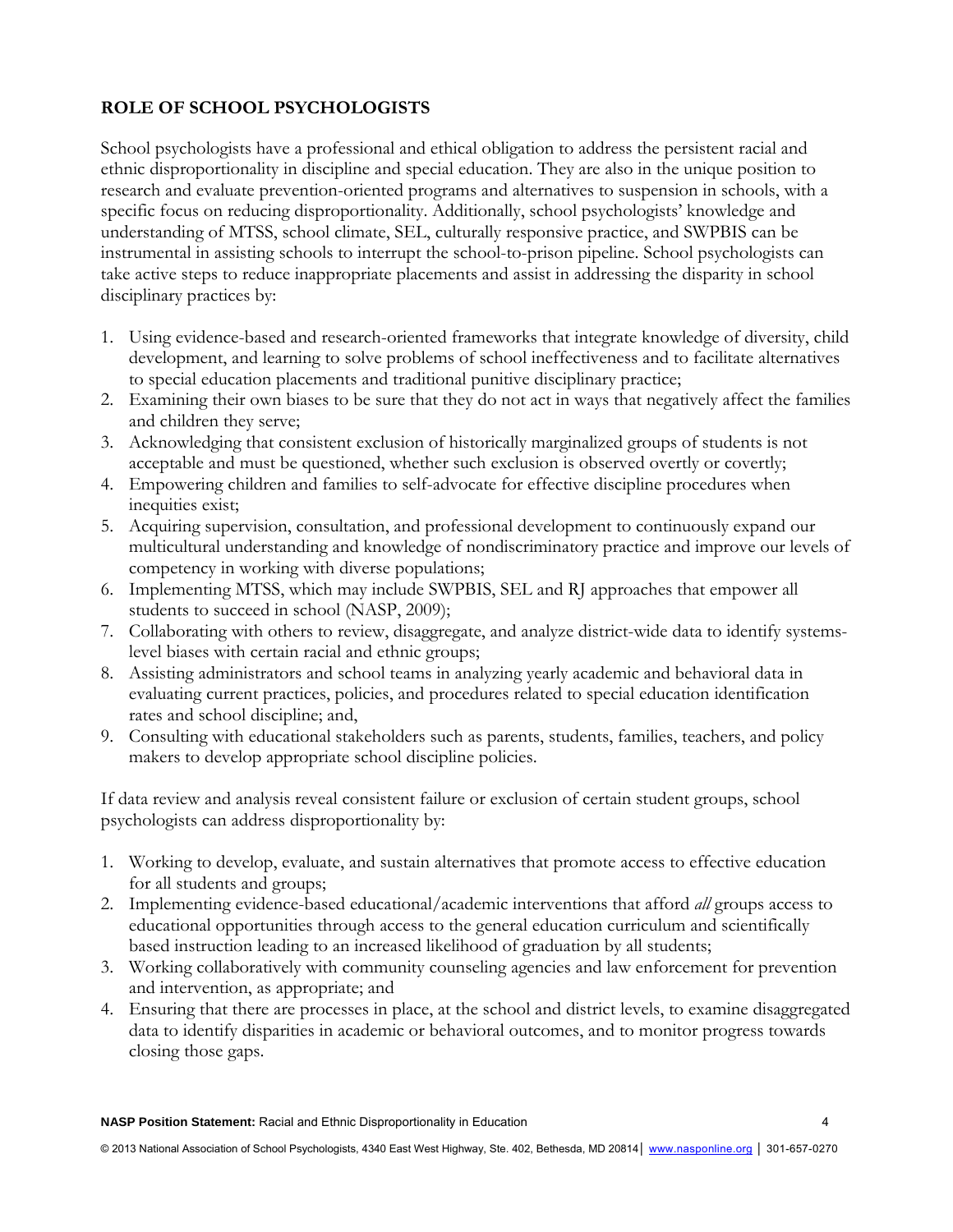School psychologists should attempt to be leaders in developing, implementing and evaluating culturally responsive supports that address disproportionality. Although SWPBIS, SEL, RJ, and positive psychology frameworks have yet to show direct evidence in addressing disproportionality, these positive approaches and preventive disciplinary strategies remain promising (NASP, 2009). These and other practices need to be substantiated by ongoing research. Additional activities for school psychologists to integrate into supporting the needs of all students are:

- 1. Conducting culturally responsive functional behavioral assessments and behavioral intervention plans that always consider a student's cultural and social background;
- 2. Identifying family and community system-level supports to be used with all students in a population and ensuring that a continuum of integrated supports are provided for those requiring further assistance;
- 3. Developing and implementing Tier 1 (core/universal) evidence-based practices such as SWPBIS, SEL, RJ practices, and peer programs (e.g., buddy, conflict managers, friendship clubs);
- 4. Integrating Tier 2 (supplemental/targeted) counseling and academic intervention groups for all students (e.g., conflict management/resolution, gang prevention, small group academic instruction);
- 5. Developing benchmarks to monitor progress for both negative indicators (e.g., rates of office referrals, detentions and suspension, dropout) and positive indicators (e.g., numbers of students in Advance Placement classes and gifted programs, degree of parent involvement, and graduation rates);
- 6. Providing clear data to the entire school community of progress made and promoting regular school-wide celebrations of success;
- 7. Promoting positive disciplinary options to keep students in school and to improve overall school climate while being mindful of the research on school connectedness offered by the CDC (2009), making personal connections with racially and ethnically diverse students, and implementing strategies that will engage all students in school and in learning.

### **SUMMARY**

NASP believes that all students are entitled to an equitable education in the least restrictive environment that leads to academic and lifelong successes. Excessive use of special education and harsh disciplinary actions limits students' access to general education, produces inequitable opportunities to learn, and contributes to negative educational outcomes, especially for Black/African American students. Through the MTSS process, school psychologists can become actively involved in determining how racially/ethnically diverse students are identified to receive appropriate interventions to meet their needs, rather than assuming a need for special education or harsh disciplinary actions. Before these interventions are employed and monitored, school psychologists should guide the schoolbased team in carefully reviewing the exclusionary criteria associated with determining a racially/ethnically diverse student's eligibility for special education services. School psychologists should also consider these exclusionary criteria when conceptualizing and conducting comprehensive evaluations with racially/ethnically diverse students. Consistent with the goals of the Supportive School Discipline Initiative offered by the United States Departments of Justice and Education (2011), NASP supports implementation of effective disciplinary practices to foster safe, supportive, and productive learning environments in all classroom settings. In supporting schools, school psychologists must proactively assist to develop, implement, and monitor the delivery of effective learning and positive behavioral strategies to all students at both the local and system levels (NASP, 2010). Reducing racial and ethnic disproportionality in education is a complex, multifaceted problem that requires further

**NASP Position Statement:** Racial and Ethnic Disproportionality in Education 5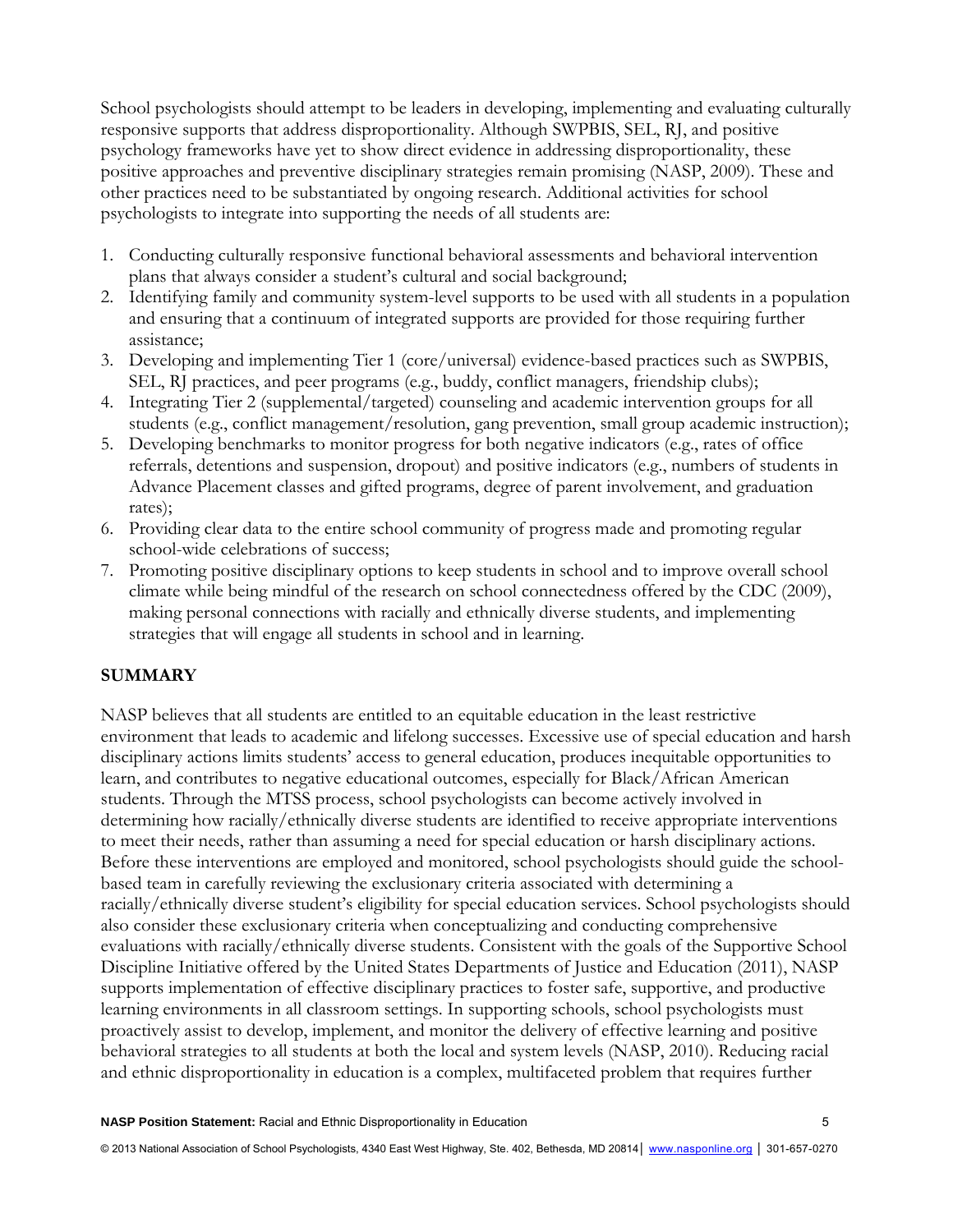research and use of disaggregated data to examine the impact of universal academic and behavioral interventions.

### **REFERENCES**

- Affleck, J. Q., Edgar, E., Levine, P., & Kortering, L. (1990). Post-school status of students classified as mildly mentally retarded, learning disabled or non-handicapped: Does it get better with time? *Education and Training in Mental Retardation, 25*, 315–324.
- Averill, O. H. & Rinaldi, C. (2011). *Research brief: Multi-tier system of supports (MTSS).* Retrieved from: https://www.urbancollaborative.org/sites/urbancollaborative.org/files/mtssbrieffinalmodified1.pd f
- Blanchett, W. (2006). Disproportionate representation of African American students in special education: Acknowledging the role of White privilege and racism. *Educational Researcher, 35(6),* 24– 28.
- Bear, G. (2011). Positive psychology and school discipline: Positive is not simply the opposite of punitive. *Communiqué, 39, (5),* 8–9.
- Centers for Disease Control and Prevention. (2009). *School connectedness: Strategies for increasing protective factors among youth.* Atlanta, GA: U.S. Department of Health and Human Services.
- Children's Defense Fund (CDF). (2004). *The road to dropping out: Minority students*  $\breve{c}$  *academic factors correlated with failure to complete high school.* Retrieved from: http://www.childrensdefense.org/childresearch-data-publications/data/education-dropping-out-facts-2004.pdf
- Fabelo, T., Thompson, D., Plotkin, M., Carmichael, D., Marchbanks, M., & Booth, E. (2011). *Breaking schools' rules: A statewide study of how school discipline relates to students' success and juvenile justice involvement.*  New York, NY: Council of State Governments Justice Center.
- Flanagan, D. P., Ortiz, S. O., & Alfonso, V. C. (2007). *Essentials of cross-battery assessment, (2nd Ed.)*. New York, NY: Wiley Press.
- Gregory, J. F. (1996). The crime of punishment: Racial and gender disparities in the use of corporal punishment in the U.S. Public Schools. *Journal of Negro Education, 64*, 454–462. doi:10.2307/2967267
- Harry, B., & Klingner, J. (2006). *Why are so many minority students in special education? Understanding race and disability in schools.* New York: Teachers College Press.
- Hernandez, J. E., Ramanathan, A. K., Harr, J., & Socias, M. (2008). Study of the effects of an intervention to reduce disproportionate identification in the category of emotional disturbance in Los Angeles unified school district. *Journal of Special Education Leadership, 27,* 64–73.
- Horner, S. B., Fireman, G. D., & Wang, E. W. (2010). The relation of student behavior, peer status, race, and gender to decisions about school discipline using CHAID decision trees and regression modeling. *Journal of School Psychology, 48,* 135–161.
- Jones, J. M. (Ed.). (2009). *The psychology of multiculturalism in schools: A primer for practice, training, and research.*  Bethesda, MD: National Association of School Psychologists.
- Kim, C., Losen, D., & Hewitt, D. (2010). *The school-to-prison pipeline: Structuring legal reform.* New York, NY: New York University Press.
- Losen D. & Gillespie, J. (2012). *Opportunities suspended: The disparate impact of disciplinary exclusion from school.* Los Angeles, CA: The Civil Rights Project, UCLA.
- Losen, D. & Skiba, R. (2010). *Suspended education: Urban middle schools in crisis.* Retrieved from: http://civilrightsproject.ucla.edu/research/k-12education/schooldiscipline/suspended-educationurban-middle-schools-in-crisis/Suspended-Education\_FINAL-2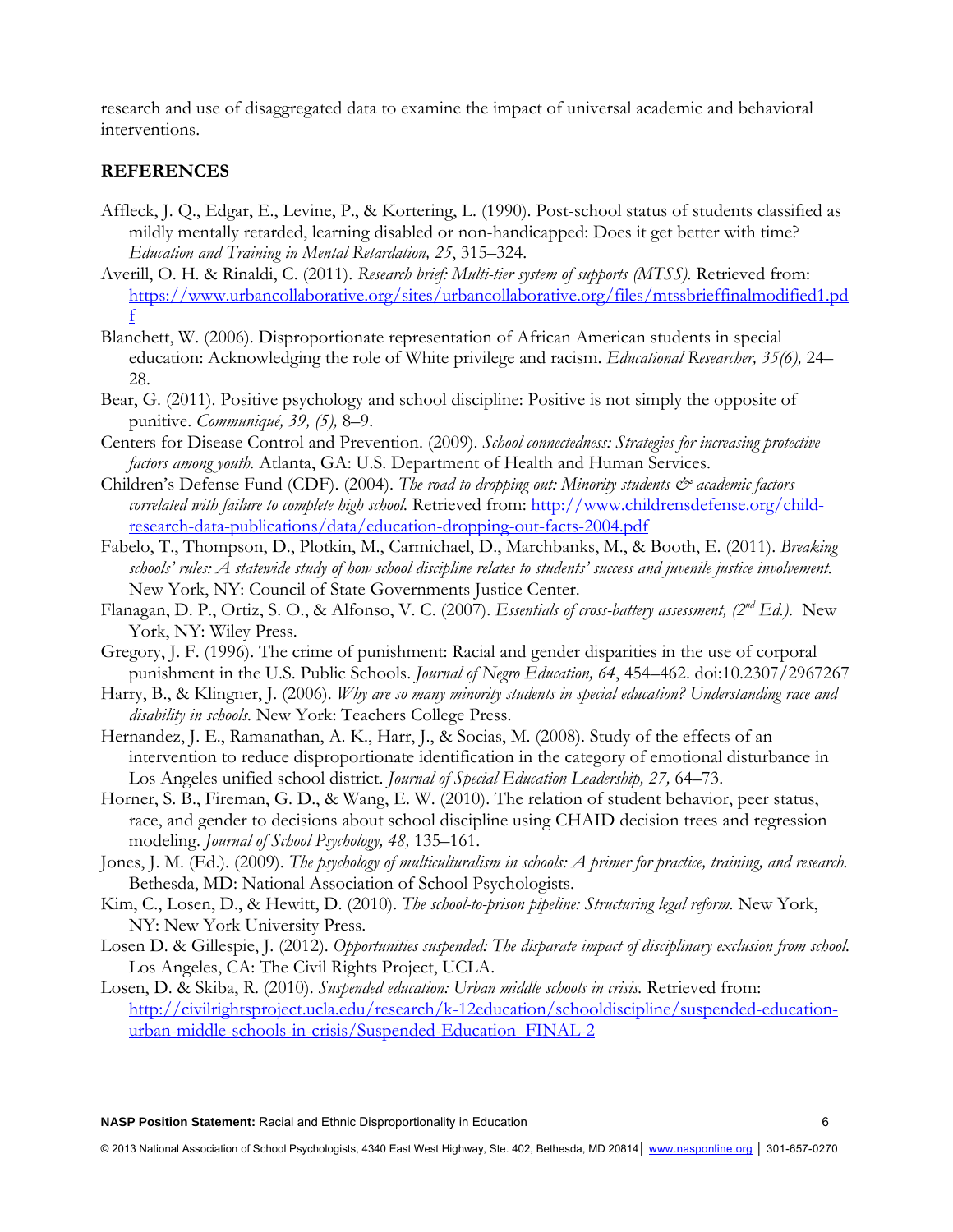- NAACP Legal Defense and Education Fund, Inc. (2005). *Dismantling the school-to-prison pipeline.* Retrieved from: http://www.naacpldf.org/files/publications/ Dismantling the School to Prison Pipeline.pdf
- National Association of School Psychologists. (2009). *Appropriate academic supports to meet the needs of all students* [Position Statement]. Bethesda, MD: Author.
- National Association of School Psychologists. (2010). *Ethical and professional practices for school psychologists.* Bethesda, MD: Author.
- Noguera, P. A. (2003). Schools, prisons, and social implications of punishment: Rethinking disciplinary practices. *Theory into Practice, 42,* 341–350.
- Osher, D., Bear, G. G., Sprague, J. R., & Doyle, W. (2010). How can we improve school discipline? *Educational Researcher, 39(1),* 48–58.
- Oswald, D. P., Coutinho, M. J., Best, A. M., & Singh, N. N. (1999). Ethnic representation in special education: The influence of school related economic and demographic variables. *The Journal of Special Education, 32,* 194–206.
- Rocque, M. (2010). Office discipline and student behaviors: Does race matter? *American Journal of Education, 116,* 557–581.
- Shaw, S. R. & Braden, J. P. (1990). Race and gender bias in the administration of corporal punishment. *School Psychology Review, 19*, 378–383.
- Skiba, R. J., Michael, R. S., Nardo, A. C., & Peterson, R. L. (2002). The color of discipline: Sources of racial and gender disproportionality in school punishment. *The Urban Review, 34*, 317–342.
- Skiba, R. J., Simmons, A. B., Ritter, S., Gibbs, A. C., Rausch, M. K., Cuadrado, J., & Chung, C. (2008). Achieving equity in special education: History, status, and current challenges. *Exceptional Children, 74*, 264–288.
- Skiba, R. J., Shure, L., Williams, N. (2012). Racial and ethnic disproportionality in suspension and expulsion. In A. L. Noltemeyer & C. S. McLoughlin, *Disproportionality in Education and Special Education* (pp. 89–118)*.* Springfield, IL: Charles C. Thomas Publisher, Ltd.
- Sullivan, A., Kozleski, E., & Smith, A. (2008, March). *Understanding the current context of minority disproportionality in special education: Federal response, state activities, and implications for technical assistance*. Paper presentation at the American Educational Research Association Annual Meeting, New York, NY.
- Sullivan, A. L., A'Vant, E., Baker, J., Chandler, D., Graves, S., McKinney, E., & Sayles, T. (2009). Inequity in special education, part I: Understanding the problem of disproportionality. *Communiqué, 38*(1), 14–15.
- The United States Commission on Civil Rights. (2009). *Minorities in special education: a briefing before the United States Commission on Civil Rights.* Retrieved from: http://www.usccr.gov/pubs/MinoritiesinSpecialEducation.pdf
- The United States Department of Justice. (2012). *Press release, Attorney General Holder, Secretary Duncan announce effort to respond to school-to-prison pipeline by supporting good discipline practices.* Retrieved from: http://www.justice.gov/opa/pr/2011/July/11-ag-951.html
- U.S. Department of Education. (2010). *29th annual report to congress on the implementation of the Individuals with Disabilities Education Act, 2007.* Washington, DC: Office of Special Education Programs.
- Wallace, J. M., Goodkind, S., Wallace, C. M., & Bachman, J. G. (2008). Racial, ethnic, and gender differences in school discipline among U.S. high school students: 1991–2005. *The Negro Educational Review, 59*(1–2), 47–62.
- Welch, K., & Payne, A. A. (2012). Exclusionary school punishment: The effect of racial threat on expulsion and suspension. *Youth Violence and Juvenile Justice, 10*, 155–171. doi:10.1177/1541204011423766.

**NASP Position Statement:** Racial and Ethnic Disproportionality in Education 7